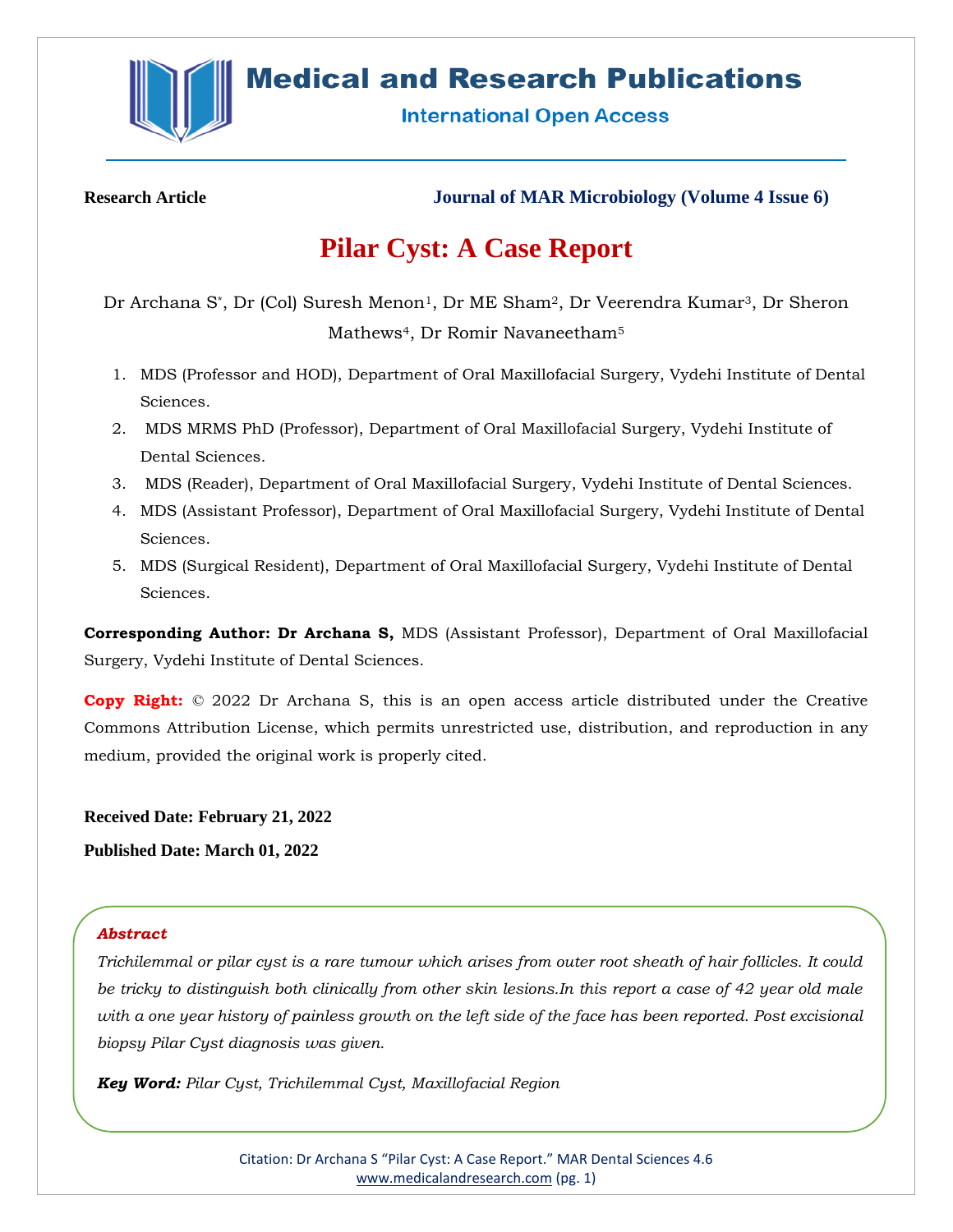#### **Introduction**

Trichiemmal cyst or pilar cyst was first identified Pinkus as keritinization of outer root sheath of hair follicle which were originally called sebaceous cyst. (1) The trichilemmal cyst are the 2nd most common cyst in the head and neck region and occur in  $5 - 10\%$  of the population. They are found 90% of the time in the scalp. The common cystic lesions of the skin are sebaceous cysts. Proliferating trichilemmal cyst grow rapidly and may arise denervo. Pilar cysts are almost always benign with malignant transformation occurring rarely. Malignant transformation may lead to distant metastasis too. However there are no distinct clinical criteria's that can distinguish benign and a malignant proliferating trichilemmal cyst. (2) These cysts are thought to be genetically inherited. Malignant transformation of these cysts to a squamous cell carcinoma or spindle cell carcinoma is a rare phenomenon. (3)

This case report illustrates a diagnosis of a trichilemmal cyst

#### **Case Report**

A 42 year old male presented with a complaint of swelling on the left side of the face since 1 year. Patient gives a history that the swelling started off as a pea sized growth and gradually progressed to the present size. The swelling was asymptomatic and patient wanted to get it removed due to aesthetic reasons. On examination the swelling was well circumscribed measuring about 1x1 cm. Present 1 cm lateral to the left lateral canthi region. The swelling was soft in consistency, freely movable, non-tender, and skin over the swelling appeared normal. No palpable lymph nodes noted. A clinical provisional diagnosis of a sebaceous cyst was given and patient was advised excision under local anaesthesia for the same. (Figure 1)

An elliptical incision was given over the swelling, blunt dissection was done and the lesion was removed in toto. (Figure 2) Closure was done using Ethilon 5-0. Antibiotics and Analgesics were prescribed. On histopathological analysis a diagnosis of Trichilemmal/ Pilar Cyst was given.



**Figure 1:** Elliptical incision used marked over swelling to be excised

Citation: Dr Archana S "Pilar Cyst: A Case Report." MAR Dental Sciences 4.6" [www.medicalandresearch.com](http://www.medicalandresearch.com/) (pg. 2)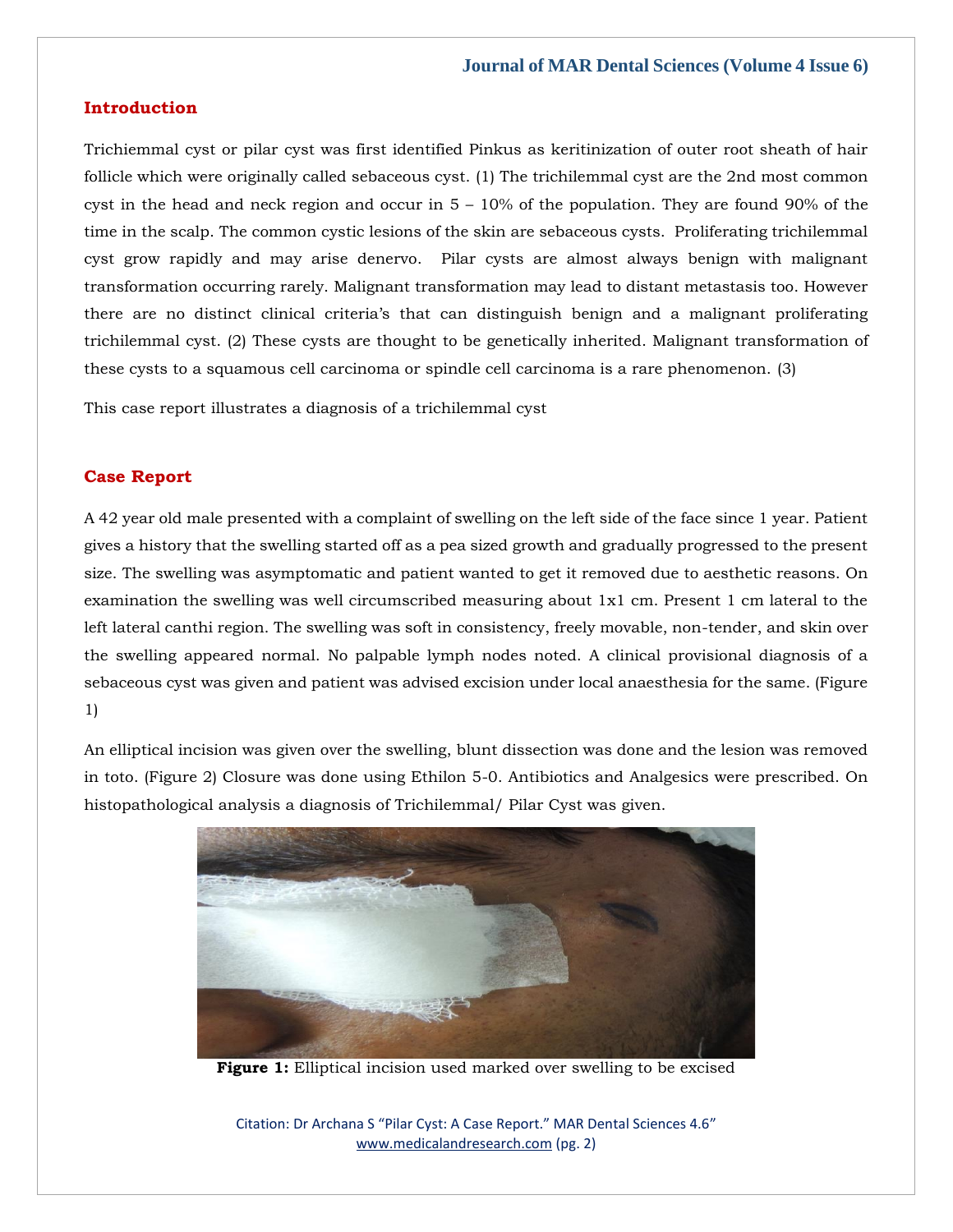

**Figure 2:** Lesion removed in toto.

### **Discussion**

Pilar cyst is a benign lesion of the skin. Patients usually are of middle aged, predominantly women. The pathology is long standing occasionally since childhood. Multiple cysts have also been reported in different skin regions of the body. (4) It has been described to have been associated with syndromes and maybe triggered by local trauma. There have been reports of familial accumulation of isolated lesions. In this kind of cysts a high proliferated activity is noted the entity is termed as proliferative trichilemmal cyst. The clinical distinction between a benign trichilemmal tumour and a squamous cell carcinoma can be difficult or impossible. It can mimic a turban tumour also. (5)

Further studies and extensive clinical evaluation will be necessary to understand the clinical behaviour of this pathology. (6) In our case that has been reported an excision of a pilar cyst was done which closely mimicked a sebaceous cyst clinically, the histopathological evidence proved.

## **Conclusion**

A pilar cyst can mimic a common skin lesion such as a sebaceous cyst. The diagnosis however depends on histopathological examination of the pathology. The tumour in literature has been reported to have behaved aggressively and hence adequate excision and appropriate follow up is required. (7)

> Citation: Dr Archana S "Pilar Cyst: A Case Report." MAR Dental Sciences 4.6" [www.medicalandresearch.com](http://www.medicalandresearch.com/) (pg. 3)